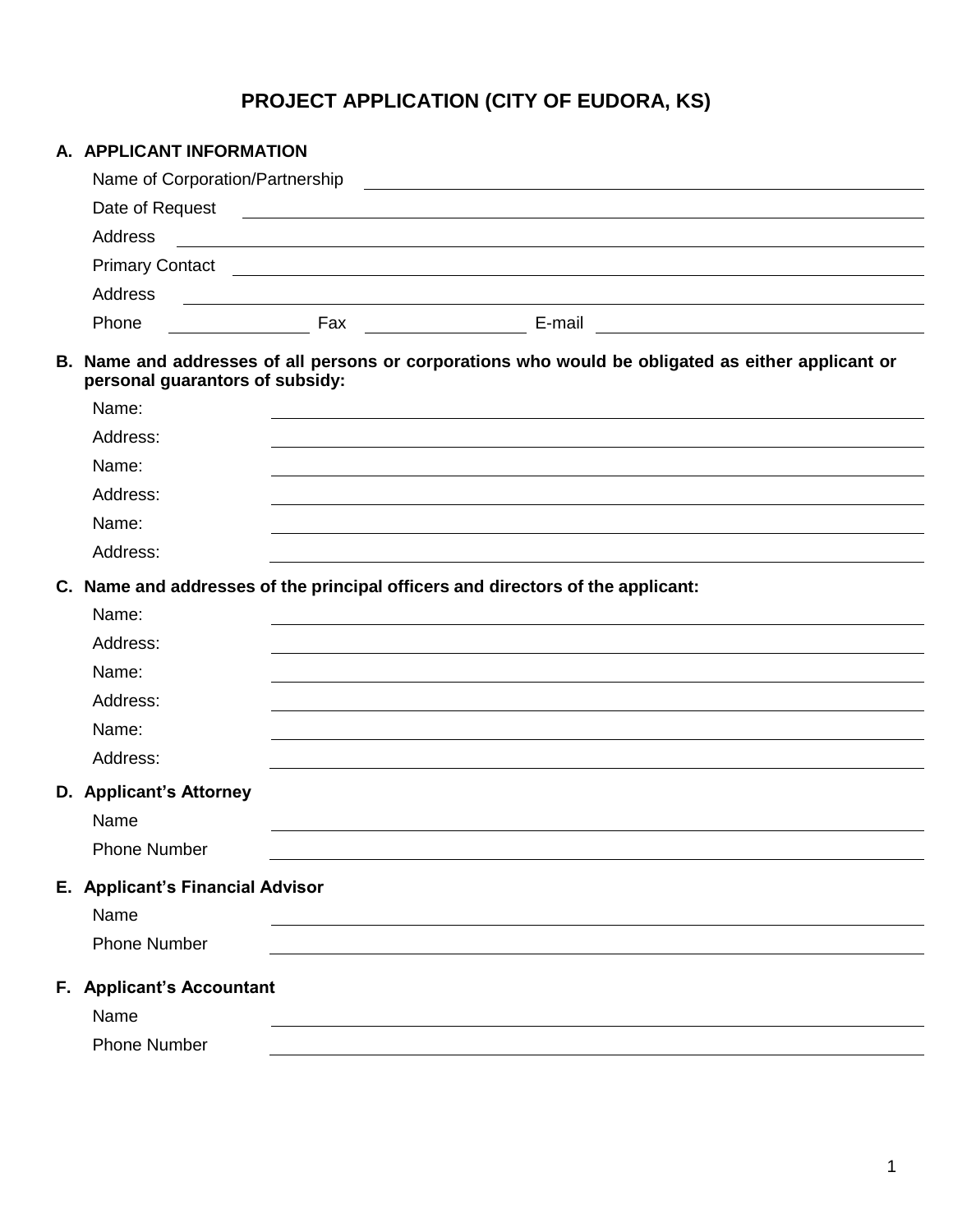## **G. Requested Subsidy:**

| Category:                                | <b>Source/Type/Description:</b> | <b>Requested Amount</b> |
|------------------------------------------|---------------------------------|-------------------------|
| <b>Tax Increment Financing</b>           |                                 |                         |
| <b>Tax Abatement</b>                     |                                 |                         |
| <b>Transportation Dev District (TDD)</b> |                                 |                         |
| Community Improvement District (CID)     |                                 |                         |
| <b>Industrial Revenue Bonds</b>          |                                 |                         |
| <b>Economic Development Grant</b>        |                                 |                         |
| Economic Development Loan                |                                 |                         |
| Other - Public Improvements              |                                 |                         |
|                                          | TOTAL REQUEST \$                |                         |
| H. Complete Project Sources and Uses:    |                                 |                         |

## **Sources:**

| Private Bank Loan            |                          |    |
|------------------------------|--------------------------|----|
| <b>Private Equity</b>        |                          |    |
| State/Local Loan/Grant Funds |                          |    |
| Tax Increment/Tax Abatement  |                          |    |
| <b>TDD/CID</b>               |                          |    |
|                              |                          | \$ |
|                              | <b>Total Sources: \$</b> |    |

| Uses:                                       |    |
|---------------------------------------------|----|
| <b>Land Acquisition</b>                     |    |
| <b>Building Construction/Reconstruction</b> |    |
| Machinery/Equipment                         |    |
| Site Improvements                           |    |
| <b>Installation of Public Utilities</b>     |    |
| Parking Improvements                        |    |
| <b>Legal/Financial Costs</b>                |    |
| Surveying/Platting/Permitting               |    |
| Other (specify _________                    |    |
| <b>Total Uses:</b>                          | -S |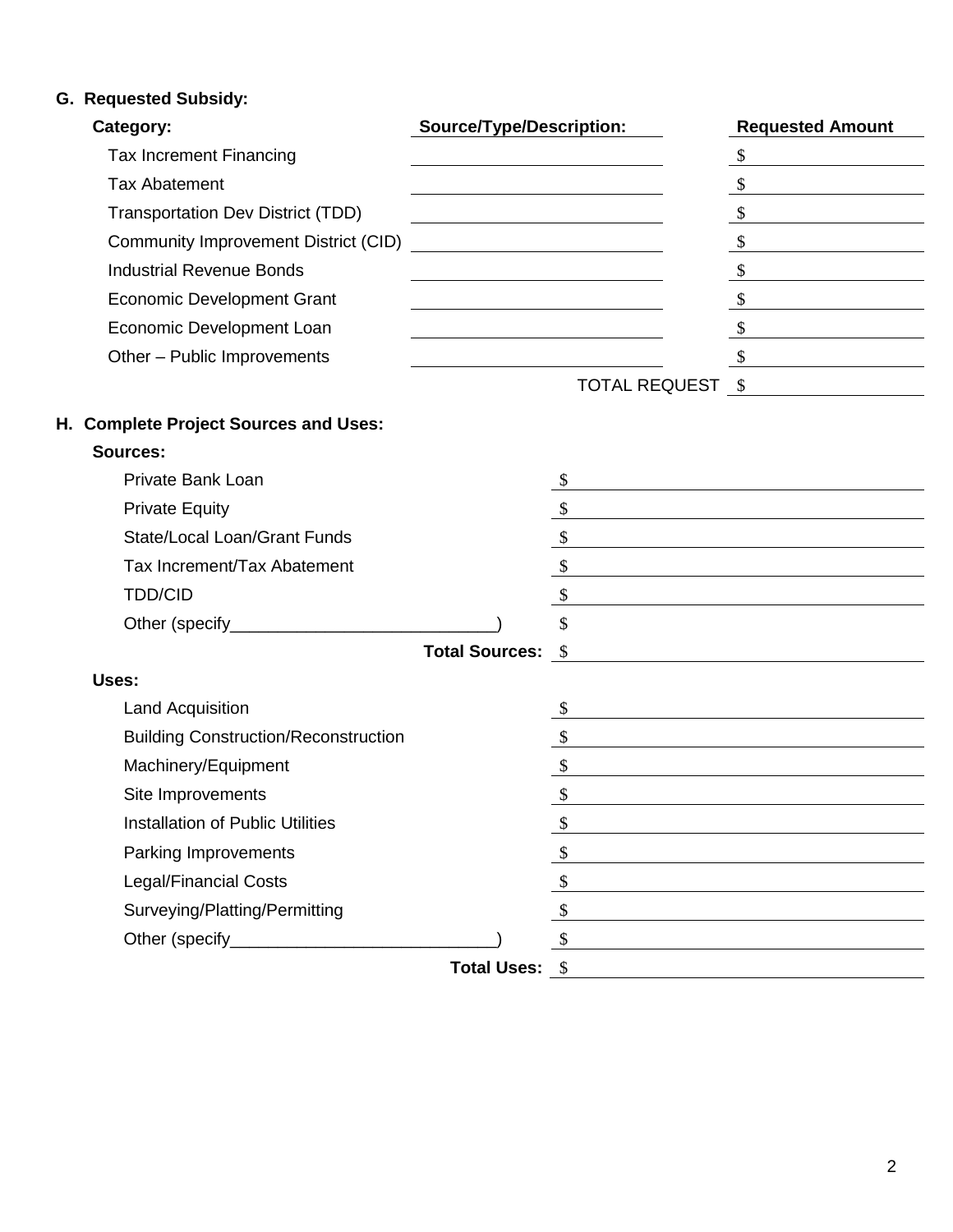### **I. Use of Subsidy:**

| Amount requested for purchase of land:  |  |
|-----------------------------------------|--|
| Amount requested for building:          |  |
| Amount requested for equipment:         |  |
| Amount requested for site improvements: |  |
| Amount requested for public utilities:  |  |
| Working capital:                        |  |
| Other (specify):___________             |  |
| TOTAL REQUEST \$                        |  |

#### **J. Project Details:**

1. Include the following project details on a separate sheet:

- $\blacksquare$  # of housing units, type of housing units, size of housing units, etc
- breakdown of commercial square footage, i.e., office, retail, manufacturing, industrial, hospitality, entertainment, etc
- cost per square footage of construction of each type of housing unit and each type of commercial use
- commencement and completion for each project component, include site improvements and public infrastructure
- dates for sale or lease of units, occupancy start, and full occupancy, etc
- **EXEDENT** estimated appraised value of project when complete, separated by use
- **describe how the property will be subdivided by uses**
- estimated taxable sales per s.f. of retail, hospitality, etc.

2. Name and address of Contractor Name and address of Architect: 3. What type of equipment will be financed, if any? 4. If the applicant will be in direct competition with local firms,

(a) name of firms:

(b) describe nature of the competition: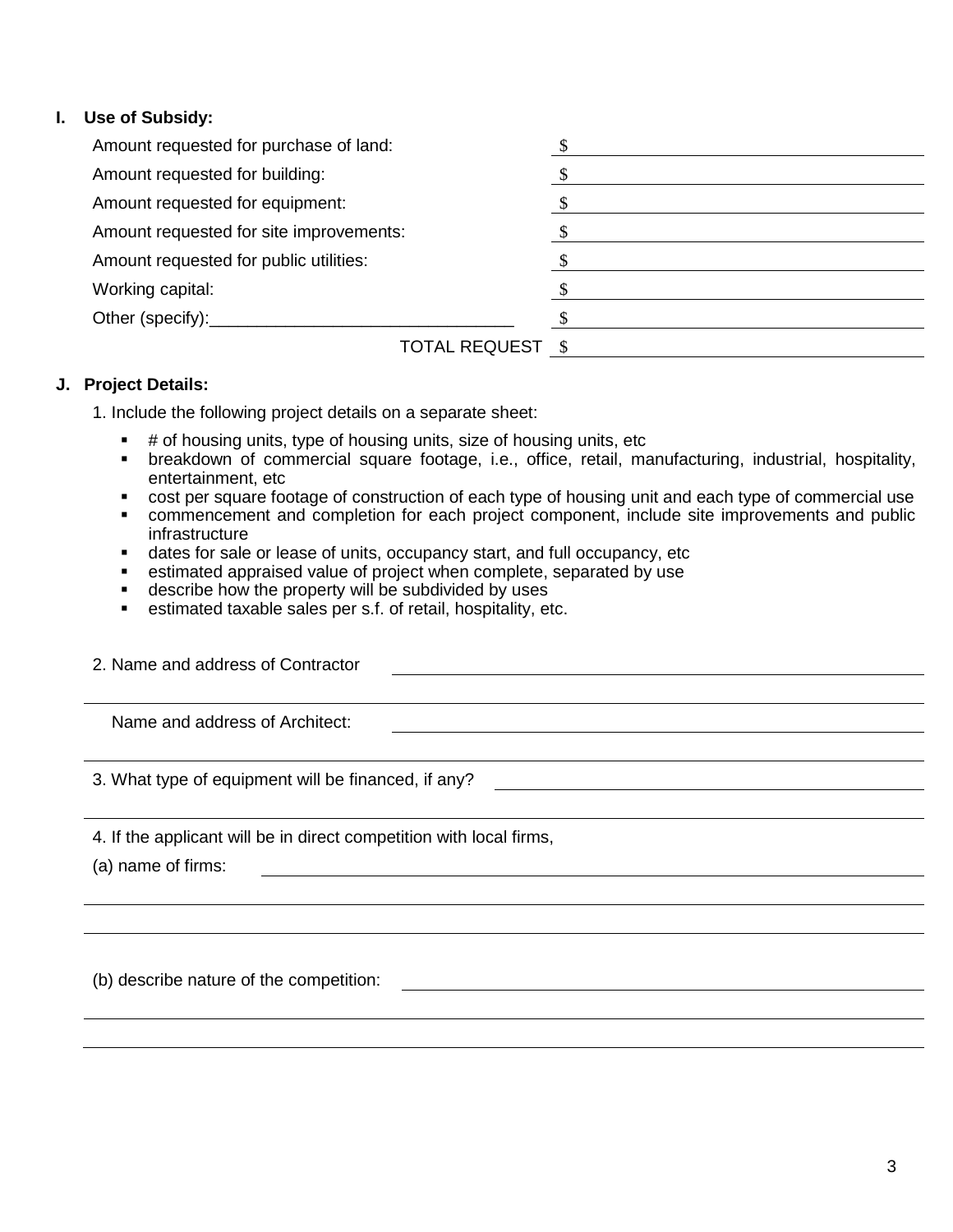#### **K. Project Operations:**

- 1. Provide the following operating assumptions on a separate sheet:
	- For property to be leased, provide the estimated lease rates by type, lease type, lease term, etc. (separate commercial uses from residential uses)
	- For property to be sold, provide the estimated gross sales price (and per unit or per s.f. measure) and cost of sales (separate commercial from residential uses)
	- **Include detail of annual operating expenditures, separate commercial from residential uses**
	- **Prepare pro-forma statements through ten (10) years of operation beginning from initial construction,** including revenue projections, operating expense projections, and a debt amortization schedule. Include hypothetical sale in the  $10<sup>th</sup>$  year.
	- **Prepare pro-forma statements with and without the requested subsidy**

#### **L. Subsidy Analysis:**

1. Detail the need for the subsidy, the benefit to the applicant of the subsidy

2. Has additional financing, whether internally generated or through other loans, been arranged? (If yes, explain on an attached sheet)

3. Has the applicant investigated conventional financing? What are the proposed terms?

#### **M. Proposed Location/Timing of Construction:**

- 1. Location of the project:
- 2. What percentage of the building will be occupied by the applicant?

3. Is the project properly zoned?

4. If a zoning change is pending, cite application number and present status. If application has not been made, briefly describe what change will be needed and plans for submitting application:

5. If unusual demands for water or sewer services or police or fire protection will be made, specify the demands: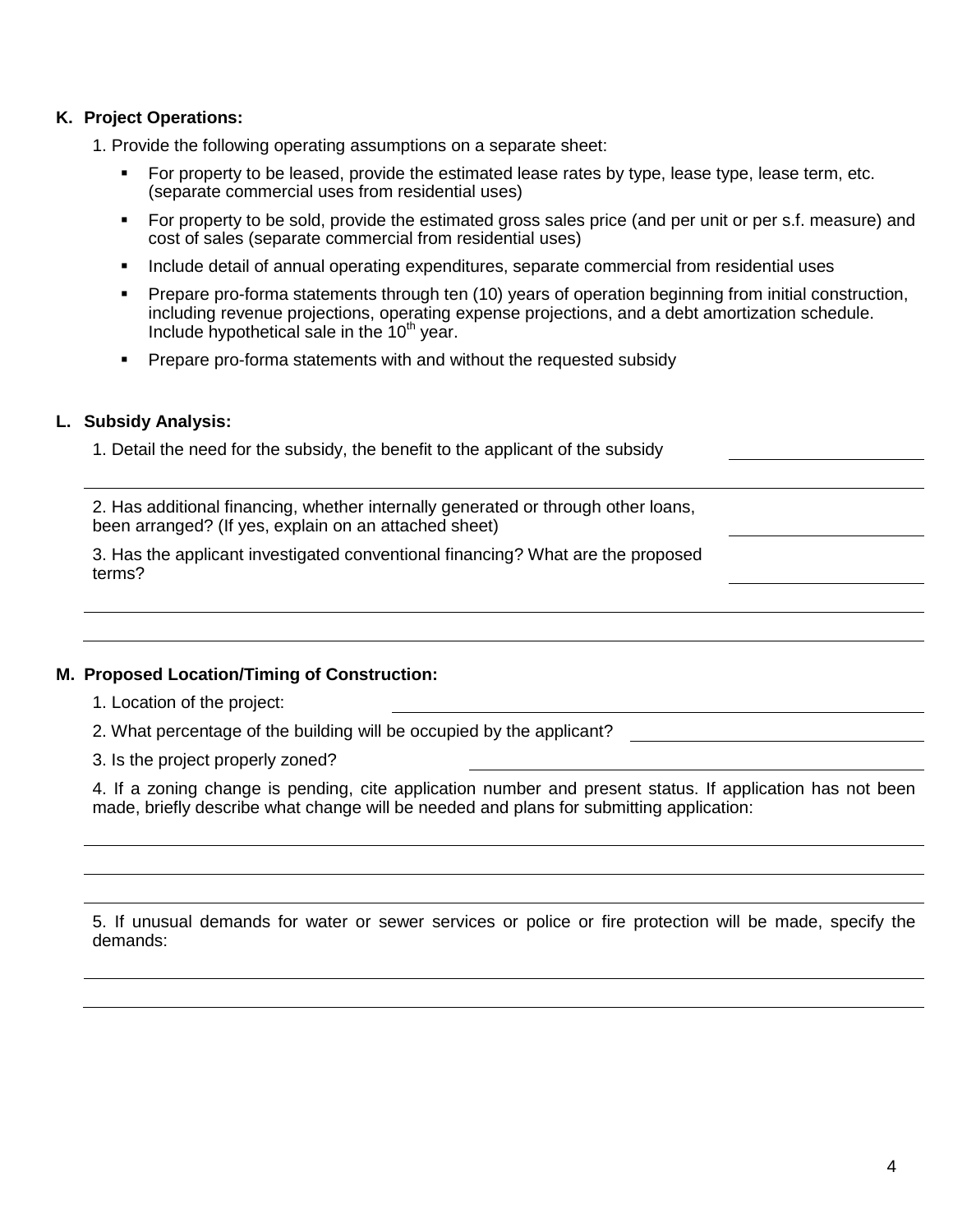## **N. Ownership and Management:**

|            |  |  | 1. Describe the development company, ownership, affiliated/partner companies (identify membership |  |  |
|------------|--|--|---------------------------------------------------------------------------------------------------|--|--|
| entities): |  |  |                                                                                                   |  |  |

| Please Explain<br>3. Will portions of the project be sold to other entities? If so, please explain<br>4. Describe all threatened or pending/outstanding litigation and legal claims or regulatory issues:<br>Disclosure items:<br>Has the applicant or any affiliated party defaulted on a real estate obligation?<br>Has the applicant or any affiliated party declared bankruptcy?<br>Has the applicant or any affiliated party had judgments recorded against them?<br>If the answer is yes to any of the above, please explain.<br>O. Job Creation Detail:<br>Type of Job<br>No. of this Type<br>Professional<br>Technical<br>Clerical<br><b>General Labor</b><br>Other: (specify | \$ | <u> 1989 - Johann Stein, mars an deus Amerikaansk kommunister (</u> |                            |  |  |  |  |  |
|---------------------------------------------------------------------------------------------------------------------------------------------------------------------------------------------------------------------------------------------------------------------------------------------------------------------------------------------------------------------------------------------------------------------------------------------------------------------------------------------------------------------------------------------------------------------------------------------------------------------------------------------------------------------------------------|----|---------------------------------------------------------------------|----------------------------|--|--|--|--|--|
|                                                                                                                                                                                                                                                                                                                                                                                                                                                                                                                                                                                                                                                                                       |    |                                                                     |                            |  |  |  |  |  |
|                                                                                                                                                                                                                                                                                                                                                                                                                                                                                                                                                                                                                                                                                       |    |                                                                     |                            |  |  |  |  |  |
|                                                                                                                                                                                                                                                                                                                                                                                                                                                                                                                                                                                                                                                                                       |    |                                                                     |                            |  |  |  |  |  |
|                                                                                                                                                                                                                                                                                                                                                                                                                                                                                                                                                                                                                                                                                       |    |                                                                     |                            |  |  |  |  |  |
|                                                                                                                                                                                                                                                                                                                                                                                                                                                                                                                                                                                                                                                                                       |    |                                                                     |                            |  |  |  |  |  |
|                                                                                                                                                                                                                                                                                                                                                                                                                                                                                                                                                                                                                                                                                       |    |                                                                     |                            |  |  |  |  |  |
|                                                                                                                                                                                                                                                                                                                                                                                                                                                                                                                                                                                                                                                                                       |    |                                                                     |                            |  |  |  |  |  |
|                                                                                                                                                                                                                                                                                                                                                                                                                                                                                                                                                                                                                                                                                       |    |                                                                     |                            |  |  |  |  |  |
|                                                                                                                                                                                                                                                                                                                                                                                                                                                                                                                                                                                                                                                                                       |    |                                                                     |                            |  |  |  |  |  |
|                                                                                                                                                                                                                                                                                                                                                                                                                                                                                                                                                                                                                                                                                       |    |                                                                     |                            |  |  |  |  |  |
|                                                                                                                                                                                                                                                                                                                                                                                                                                                                                                                                                                                                                                                                                       |    |                                                                     |                            |  |  |  |  |  |
|                                                                                                                                                                                                                                                                                                                                                                                                                                                                                                                                                                                                                                                                                       |    |                                                                     |                            |  |  |  |  |  |
|                                                                                                                                                                                                                                                                                                                                                                                                                                                                                                                                                                                                                                                                                       |    |                                                                     |                            |  |  |  |  |  |
|                                                                                                                                                                                                                                                                                                                                                                                                                                                                                                                                                                                                                                                                                       |    |                                                                     |                            |  |  |  |  |  |
|                                                                                                                                                                                                                                                                                                                                                                                                                                                                                                                                                                                                                                                                                       |    |                                                                     | <b>Average Annual Wage</b> |  |  |  |  |  |
|                                                                                                                                                                                                                                                                                                                                                                                                                                                                                                                                                                                                                                                                                       |    |                                                                     |                            |  |  |  |  |  |
|                                                                                                                                                                                                                                                                                                                                                                                                                                                                                                                                                                                                                                                                                       |    |                                                                     |                            |  |  |  |  |  |
|                                                                                                                                                                                                                                                                                                                                                                                                                                                                                                                                                                                                                                                                                       |    |                                                                     |                            |  |  |  |  |  |
|                                                                                                                                                                                                                                                                                                                                                                                                                                                                                                                                                                                                                                                                                       |    |                                                                     |                            |  |  |  |  |  |
|                                                                                                                                                                                                                                                                                                                                                                                                                                                                                                                                                                                                                                                                                       |    |                                                                     |                            |  |  |  |  |  |